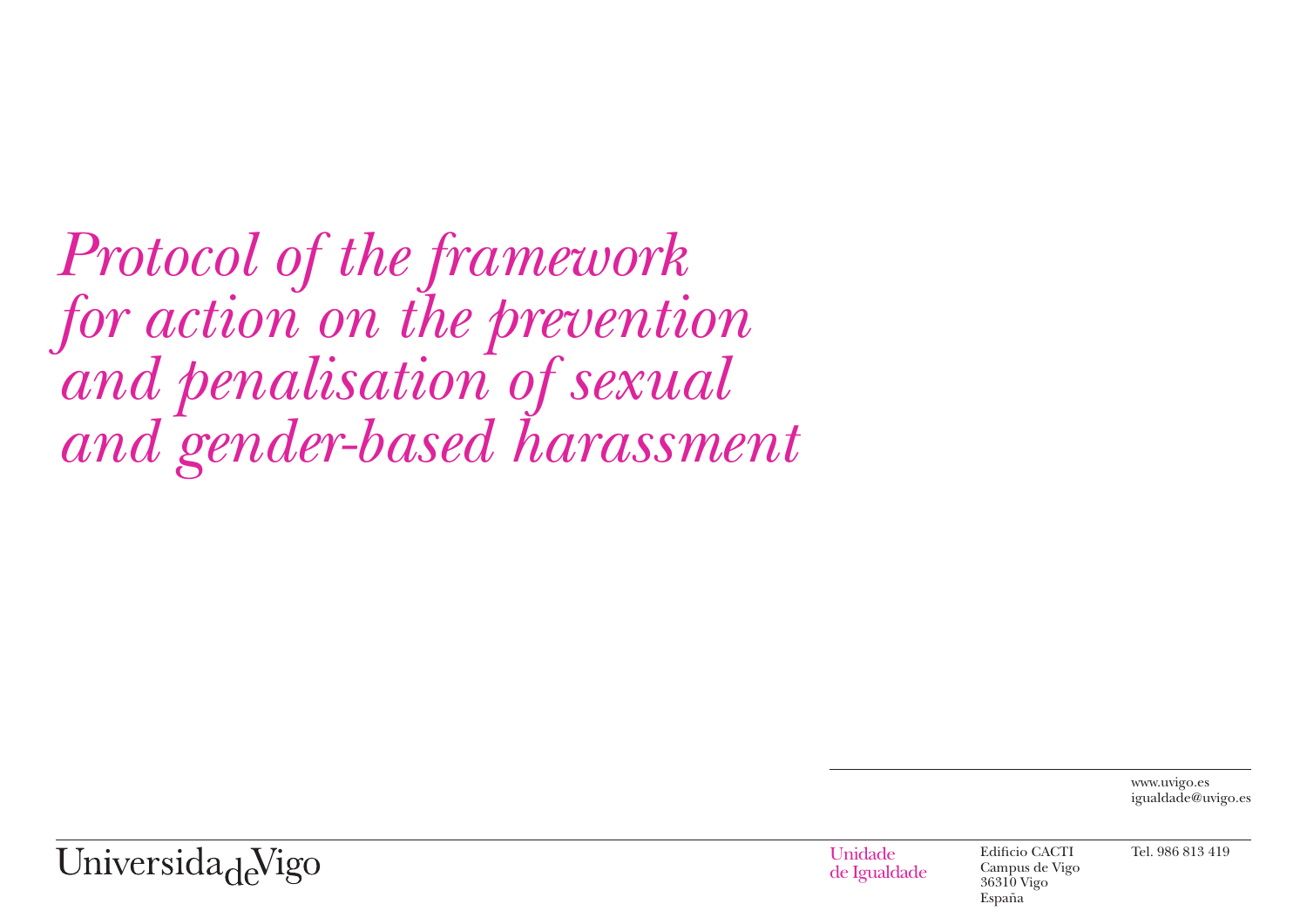# *Introduction/*

The right to equality, non-discrimination, the safeguarding of dignity and the right to moral integrity, privacy and the free development of personality are rights essential to a Social and Democratic State governed by the Rule of Law, and as such, they are included in and guaranteed by the Spanish Constitution in keeping with European Union regulations and the Law for the achievement of effective equality between men and women.

The University of Vigo is a public institution, and as laid down by its Statutes, its function is to serve society, for the main purpose of providing adequate training to facilitate the acquisition of knowledge by the student body, conveying knowledge and values to society, as well as promoting cultural, scientific and technological development. To carry out this mission, the University must be a place of study and work that is respectful of the dignity of human beings – a place where discriminatory behaviour of any kind for any reason or under any personal or social circumstances is inadmissible.

Precisely one of the behaviours that infringes most on human dignity is sexual and gender-based harassment, which sometimes occurs at the workplace and, in general, in any context involving human relations, and therefore in the university community as well.

For this reason, our University has made a commitment to eradicate and prevent situations that constitute sexual or gender-based harassment occurring in the university environment in order to guarantee the fundamental rights of all persons who make up the university community. In addition to causing distress to harassment victims themselves, it also affects other students who are part of their environment and is detrimental to the image of the university. In this context and in compliance with the current regulations on fundamental rights, the University of Vigo will attempt to consolidate an environment that

is respectful of the human dignity of all persons comprising the university community, and in this environment no type of sexual or gender-based reaction shall be tolerated.

For this purpose and by means of this Protocol, the University of Vigo has taken a step forward to combat these behaviours by establishing a series of measures whose goal is to prevent these situations through information campaigns promoting awareness raising, education and assessment on sexual and genderbased harassment. However, the success of this Protocol clearly depends on the involvement of the collective consciousness and the commitment of the entire university community and each individual member to eradicate this type of behaviour, as far as possible.

However, the content of this Protocol is not restricted to the provision of prevention measures. Rather, it further establishes an additional procedure to process and resolve the complaints and grievances reported by the victims. Thus, it is considered advisable to offer a solution to these types of violent and discriminatory behaviours within the university with the application of due process and taking into account community, constitutional and internal regulations related to the rights of all persons involved.

Despite the current regulations on the rehabilitation of all behaviours that infringe on the human dignity and physical and mental integrity of any person, at the present time, gender based issues are still the cause of a large number of discrimination incidents in general and in the university environment as well. For this reason, all institutions, including the universities, must form a united front and become engaged in the prevention of these behaviours and take appropriate action, by implementing all the necessary measures to eradicate said behaviour, in order to guarantee the rights described above.

It is precisely this commitment to the protection of the rights of all persons belonging to the university community and zero tolerance of any type of violence in this environment, which has led the University of Vigo to approve this Protocol.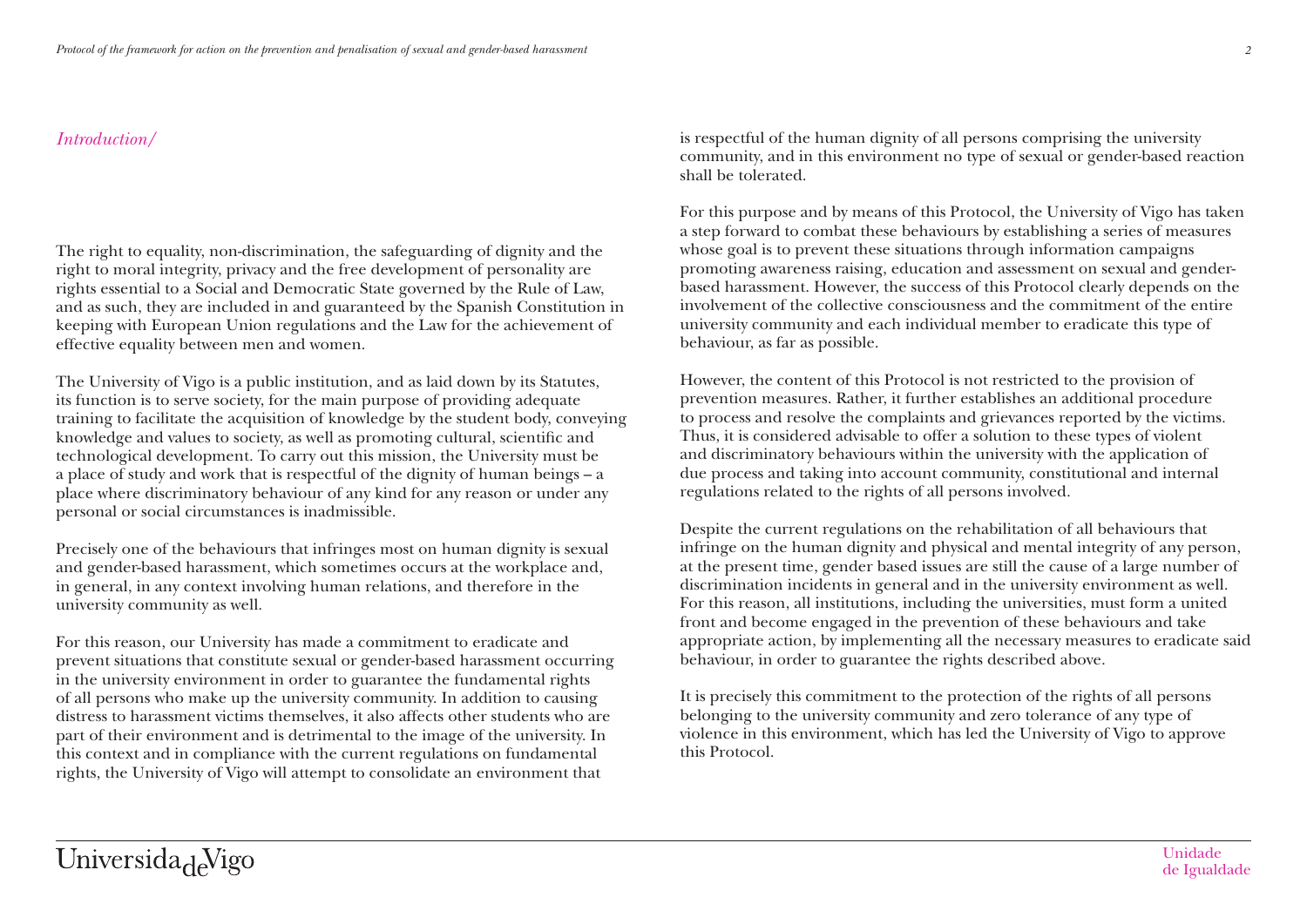This Protocol complies with the action "To draw up and approve, with top priority, a protocol of the framework for action on the prevention and penalisation of sexual and gender-based harassment with the powers assigned to the Equality Unit". Operative objective 5 of Axis 4 "Social relations and work conditions in an environment based on gender equality" of Plan I of the University of Vigo to promote equality between men and women ( 2012-2014) passed in the government council session on November 12, 2012.

# *1. Declaration of principles relating to sexual and gender-based harassment/*

The University of Vigo is committed to abiding by the following principles relating to sexual and gender-based harassment:

1. All persons have the right to carry out their activities with full respect for their human dignity, privacy and physical and moral integrity.

2. The University of Vigo considers sexual and gender-based harassment as a manifestation of discrimination that is intolerable in the university environment.

3. The University of Vigo shall ensure that the university environment is kept free of sexual and gender-based harassment.

4. In its capacity as a public Administration, the University of Vigo shall try to foresee any kind of behaviour of sexual and gender-based harassment, guaranteeing the provision of effective protection against such misconduct to the entire university community.

5. The University of Vigo is committed to providing the necessary human and material resources to prevent and eradicate, where appropriate, these types of misconducts and their consequences.

6. The University of Vigo aims to achieve an environment free of sexual and gender-based harassment by adopting the necessary measures (actions to provide information, education, organisation and assessment) in order to prevent situations of sexual and gender-based harassment.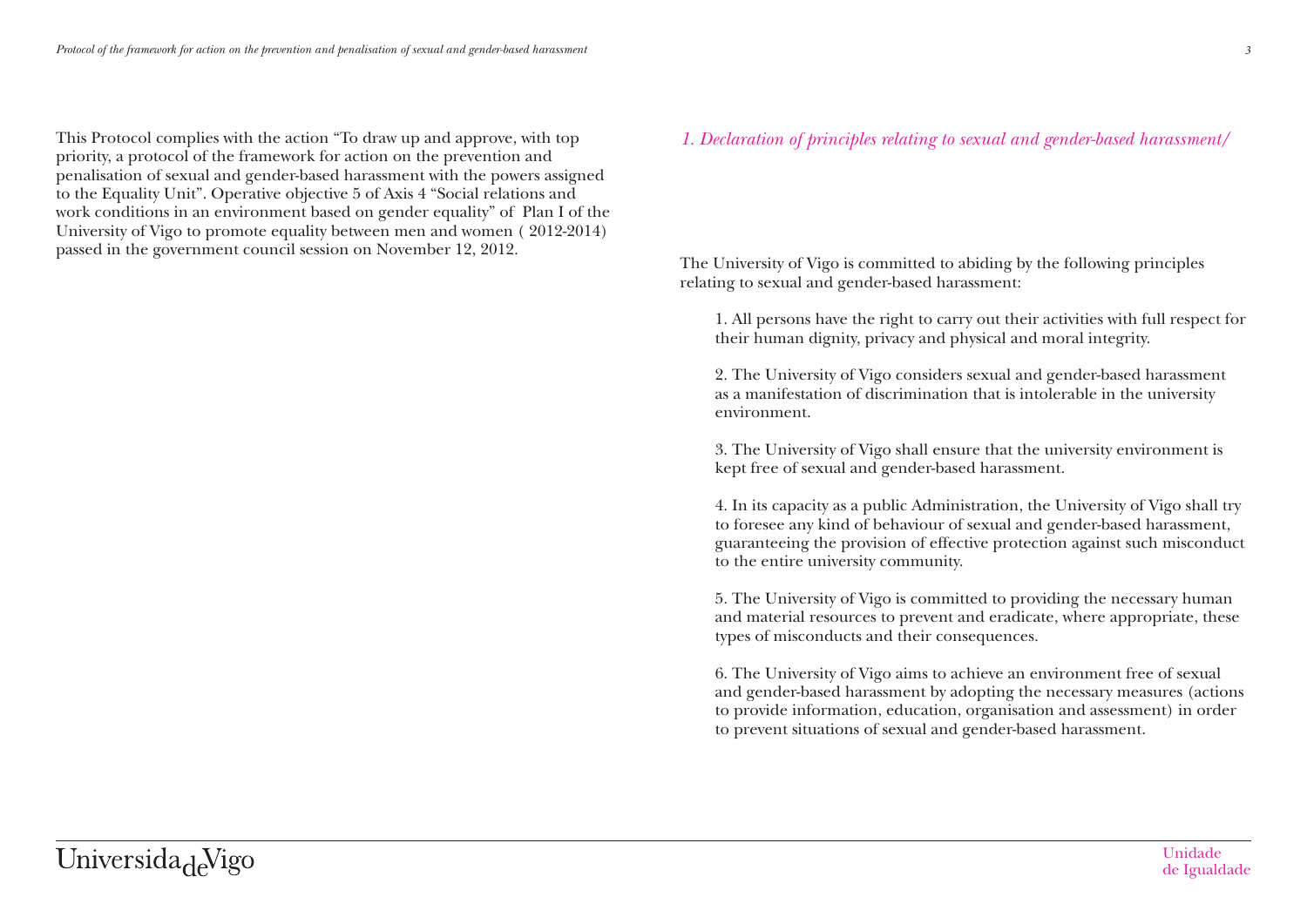7. This Protocol presents a procedure that shall be applied with caution and confidentiality to prevent, take action and, where appropriate, penalise sexual and gender-based harassment, safeguarding the rights of the persons involved.

8. Any person who considers him or herself to be a victim of sexual or gender-based misconduct has the right to file a grievance that shall be clarified by a body of this University through the procedure established in this Protocol.

9. The actions provided for in this Protocol do not affect the possibility of adopting other judicial actions the victim may exercise.

# *2. Regulatory framework/*

The basic regulations for reference on this matter are as follows:

\_ Directive 2006/54/EEC, dated 5 July 2006, of the European Parliament and Council regarding the application of the principle of equal opportunity and treatment between men and women in employment.

\_ Organic Law 3/2007, of 22 March for effective equality between men and women (hereinafter referred to as LOI).

\_ The Spanish Constitution of 1978.

\_ Basic Statute on Public Employment, law 7/2007, of 12 April 2007.

\_ Organic Law 4/2007, of 12 April, which modifies Organic Law 6/2001, of 21 December, of Universities.

\_ Royal Legislative Decree 1/1995, of 24 March, through which the text consolidated in the Law of the Statute of Workers was passed.

\_ Law 7/2004, of 16 July, of Galicia for equality between men and women.

\_ Statutes of the University of Vigo, passed by Decree 7/2010, of 14 January.

\_ First Plan for equality between men and women of the University of Vigo (2012-14).

\_ Strategic Plan of the University of Vigo (2008-12).

\_ Protocol of action against sexual and gender-based harassment within the General Administration of the State and in its associated Public Agencies.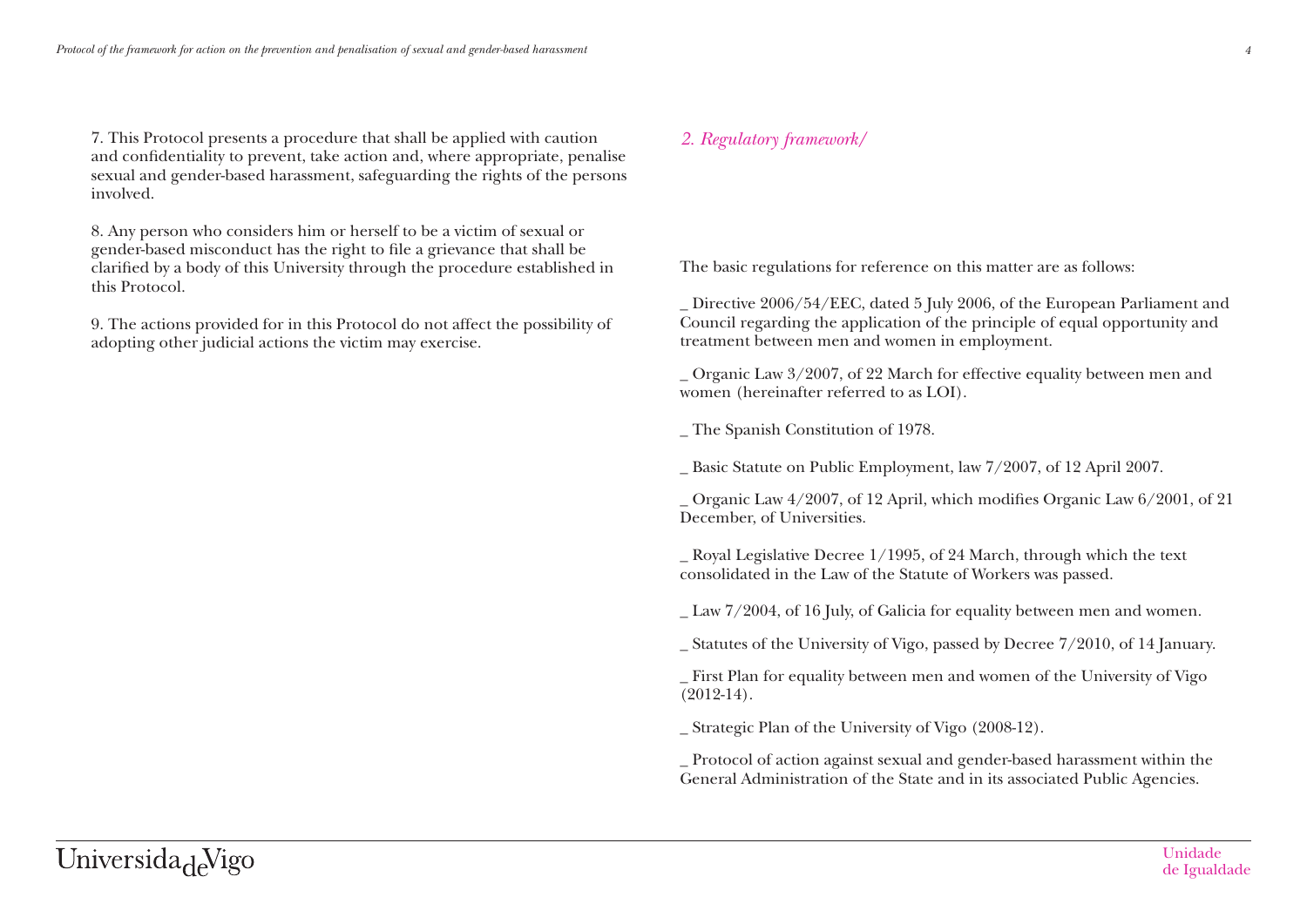## *3. Protocol/*

Chapter I: General Topics.

Chapter II: Prevention of situations of sexual and gender-based harassment.

Chapter III: Competent bodies.

Chapter IV: Procedures.

## *Chapter I: General Topics*

### *Article 1. Protocol objectives*

The objectives of this Protocol are as follows:

1. To prevent situations of sexual and gender-based harassment that may occur in the environment of the University of Vigo in accordance with the terms defined in the LOI.

2. To provide information promoting awareness-raising, education and assessment to the entire university community on matters related to sexual and gender-based harassment.

3. To adopt the necessary measures to resolve situations of sexual and gender-based harassment.

The rights of all the parties involved must be respected, safeguarding the physical and moral integrity, of the complainant, and the presumption of innocence of the accused and the preservation of human dignity and privacy of both throughout the procedure started for the investigation and, where necessary, appropriate measures must be taken according to each specific case.

#### *Art. 2. Scope of Application*

This Protocol is subject to application when the subjective, objective and spatial requirements established in the following articles are fulfilled.

*Art. 3. The subjective scope*

This Protocol shall be applicable to the following persons:

1. Faculty and research staff of the University of Vigo.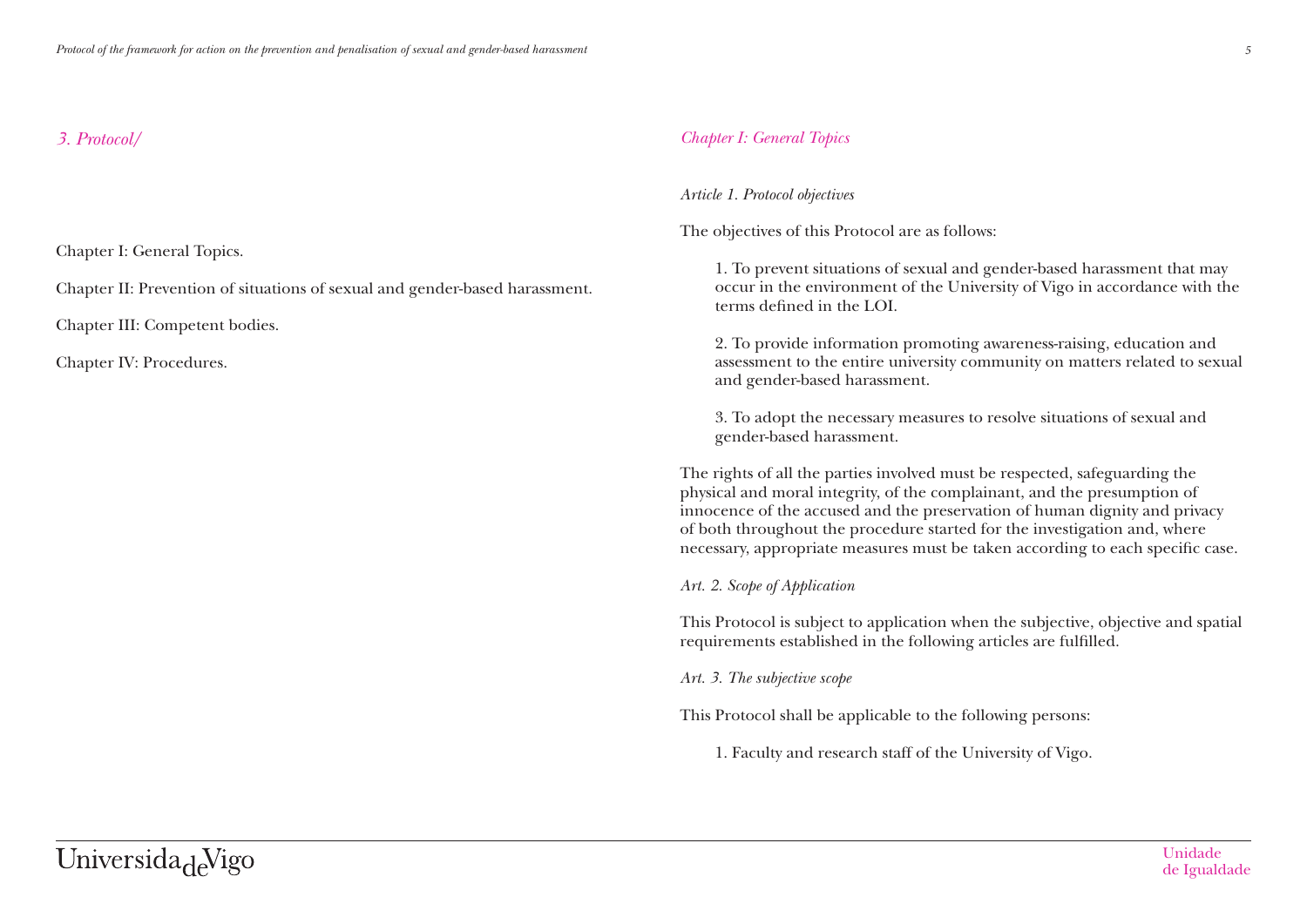2. Administrative and Service staff of the University of Vigo.

3. The student body of the University of Vigo and other persons who carry out studies, regardless of their nature, at the University of Vigo.

4. Other personnel related to the University of Vigo regardless of the type or legal nature of their relation to the University.

5. Personnel having outside contracts or subcontracts with the University of Vigo and free-lance workers. Alleged situations of sexual or genderbased harassment will not be applicable under this Protocol when both the person accused of harassment and the victim belong to the groups described in this item.

6. Any person having an administrative or private contract formalised with the University of Vigo except when the alleged situation of sexual or gender-based harassment takes place between two persons who are affiliated with the University under this type of contract.

7. Any person, as established in the foregoing paragraphs, who undergoes a situation of sexual or gender-based harassment is protected under this Protocol, even though his or her direct or indirect link with the University of Vigo has ended provided that the person has filed within two months from the date of the termination of labour relations.

#### *Art. 4. Objective scope*

Notwithstanding the provisions of art. 184 of the Penal Code<sup>1</sup>, this Protocol shall apply to those behaviours considered to be sexual or gender-based harassment pursuant to art. 7 of the LOI.

It is specifically understood that "sexual harassment refers to any type of behaviour -verbal or physical- of a sexual nature whose purpose or effect is to infringe upon a person's dignity, particularly when an intimidating, degrading or offensive environment is created".

It is understood that "gender-based harassment refers to any type of behaviour carried out in relation to a person's gender whose purpose or effect is to infringe upon a person's dignity, particularly when an intimidating, degrading or offensive environment is created".

In addition, gender-based discriminatory behaviours defined in the following terms in articles 8 and 9 of the above-mentioned LOI shall also be applicable:

"Any type of unfavourable treatment to women related to pregnancy and maternity shall be considered an act of gender-based direct discrimination".

 "Moreover, any type of adverse treatment or negative effect that is caused to a person as a consequence of said person filing a complaint, grievance, report, accusation or appeal of any kind, aimed at preventing discrimination and demanding the effective compliance with the principle of equality between men and women shall be considered an act of gender-based direct discrimination".

 $1$  "1. Persons soliciting sexual favors for themselves or for a third party in a work-related context, teaching situation or rendering of services on a continuous or habitual basis and who, with such behavior, would cause the victim to experience an objective situation that is seriously intimidating, hostile or humiliating, shall be punished as perpetrators of sexual harassment, with a sentence of three to five months in prison or a or a fine charged over a period of six to ten months.

<sup>2.</sup> If the person found guilty of sexual harassment committed the offence taking advantage of a situation of superiority in terms of labour, teaching or hierarchical relations, or having expressly or tacitly announced his or her intention to do the victim harm as regards his or her legitimate expectations in the environment of said relation, said person shall be punished with a sentence of five to seven months in prison or a or a fine charged over a period of 10 to 14 months.

<sup>3.</sup> In cases where the victim is especially vulnerable, on account of age, illness or situation, punishment shall be a prison sentence of five to seven months or a or a fine charged over a period of 10 to 14 months for the alleged cases established in section 1, and a prison sentence of six months to one year for the alleged cases established in section 2 of this article".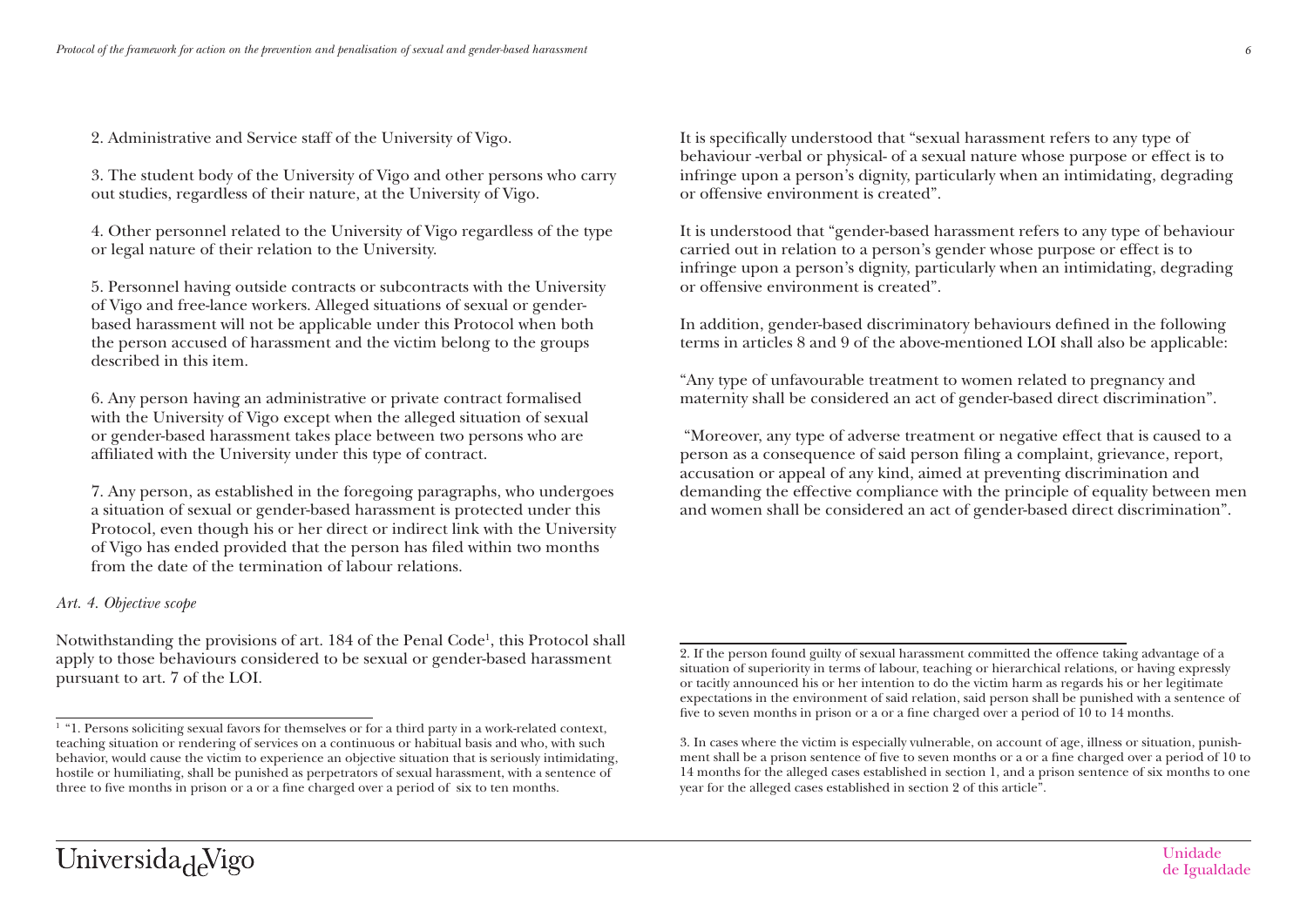# *Art. 5. Spatial scope*

This Protocol shall only be applicable when the misconducts listed in art. 4 take place in:

1. Any building located on any of the three campuses of the University of Vigo.

2. Centres based at the University of Vigo.

3. Any University of Vigo research centre located off-campus.

4. Public and private institutions where the students carry out practical work organized by the University of Vigo.

5. Any other location outside the grounds of the University of Vigo provided that the presence of university community members in said location is due to an activity organised and authorised by the University of Vigo.

*Art. 6. Provision of mandatory information and Protocol compliance*

1. In order to make the necessary information and knowledge of this Protocol available to all persons, companies and institutions included within its scope of application, the University of Vigo agrees to provide its widespread dissemination, highlighting the need for strict compliance.

2. Included in the schedules of the specific administrative clauses or specifications as a condition for the execution of the contract, is a clause regarding compliance by tenders of the provisions in this Protocol. Moreover, in the list of penalties, a clause written as follows shall be included: "Failure to comply with the obligations established in this Protocol of the framework for action on the prevention and penalisation of sexual and gender-based harassment of the University of Vigo shall be considered a serious offence".

# *Chapter II: Prevention of situations of sexual and gender-based harassment*

*Art. 7. Prevention of situations of sexual and gender-based harassment*

The University of Vigo agrees to adopt measures to prevent situations of sexual and gender-based harassment in the university environment. In order to do so, the following activities, among others, shall be carried out: campaigns to raise awareness and provide education on this issue, in addition to courses to learn how to prevent such situations and how to act should they occur.

# *Chapter III: Competent bodies*

*Art. 8. Commission to combat sexual and gender-based harassment of the University of Vigo (CAS)*

The application of this Protocol comes under the jurisdiction of the Commission to combat sexual and gender-based harassment of the University of Vigo (hereinafter referred to as CAS).

*Art. 9. Makeup of the CAS*

The CAS shall be comprised of:

1. The Director of the Equality Unit of the University of Vigo, who will preside over the Commission.

2. A Representative of the Chancellor.

3. A representative of Faculty and Research Staff (PDI).

4. A representative of Administrative and Service Personnel (PAS).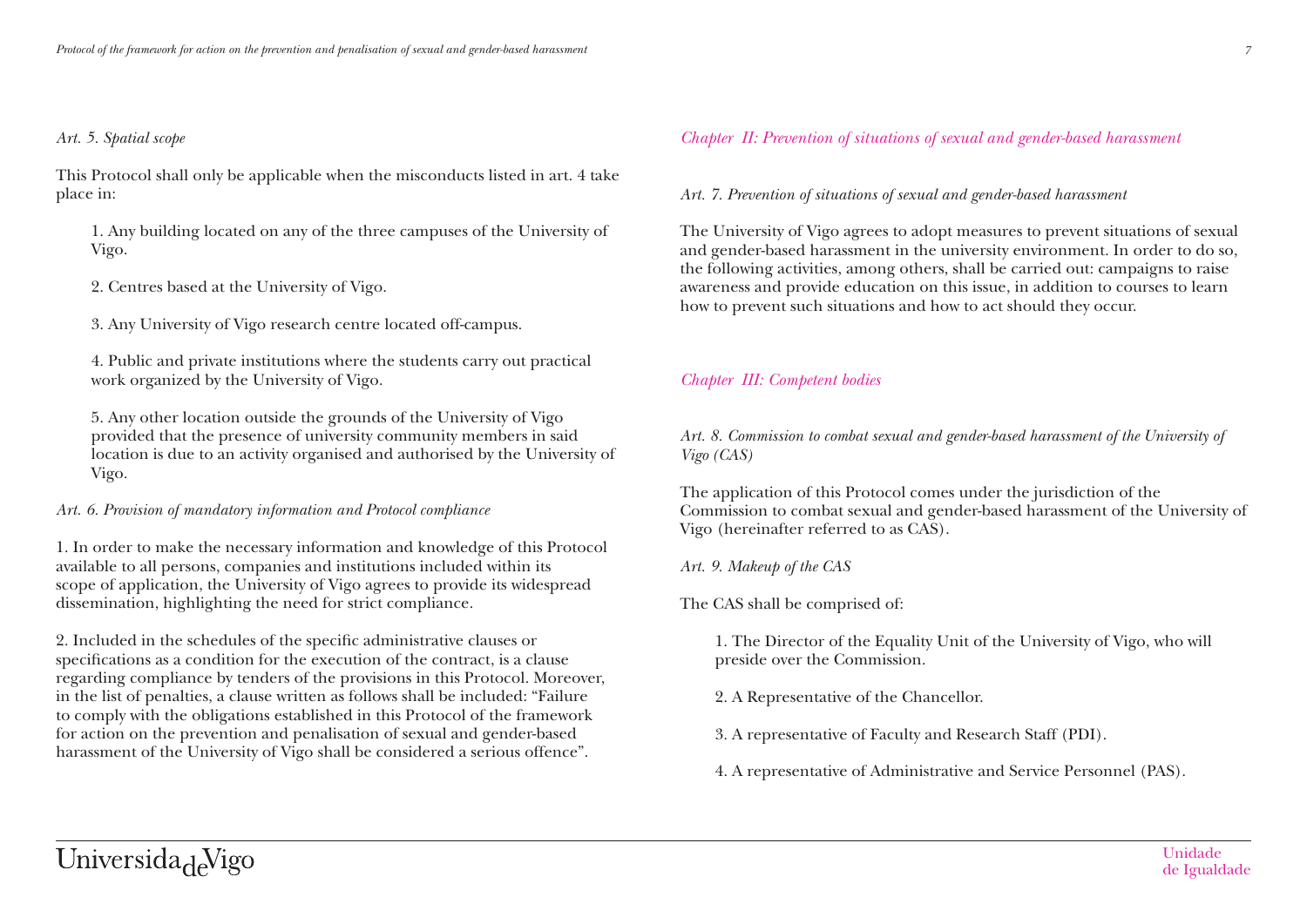#### 5. A student representative.

6. A representative of the Management who will act as secretary.

The CAS may be assisted by a specialist who will be designated by the CAS chairperson as he or she deems necessary upon the consensus of the CAS.

The appointment of the de PDI, PAS and student representatives to the CAS shall be decided by the Government Council upon the proposal of the Equality Commission of the University of Vigo. Their mandate shall last a maximum of three years with the possibility of only one renewal.

The CAS makeup must include an equal number of men and women, pursuant to current regulations.

#### *Art. 10. Training of CAS members*

The Equality Unit of the University of Vigo shall be responsible for providing each CAS member with the necessary training on sexual and gender-based harassment so that they will be able to duly carry out the functions entrusted to them under this Protocol. Said training shall focus on matters of equality between men and women, sexual and gender-based harassment, helping victims and the development of communication skills on the contents of this Protocol.

#### *Art. 11. CAS Action*

For the CAS to have a valid quorum, a minimum attendance of 4 members is required, with the mandatory presence of the chairperson and secretary.

For the resolutions to be validly adopted, at least 4 of the members must vote in favor. In the event of a tie, voting will be repeated and the chairperson will have the casting vote.

Delegating of votes, early voting and abstention are not allowed.

However, the CAS cannot include persons having the exceptional circumstances of abstention or objection as established in articles 28 and 29 of Law 30/1992, of 26 November, of the Judicial System of the Public Administration and Common Administrative Procedure.

#### *Art. 12. CAS functions*

The following are CAS functions:

1. Inform the competent body on the adoption of appropriate preventive measures to avoid possible situations of sexual or gender-based harassment that may occur in the university environment.

2. Analyse the complaints of possible situations of sexual and gender-based harassment that may be filed with said commission and decide whether or not to open the formal investigation procedure outlined in this protocol.

3. Process the complaint cases that have been accepted and write up a report on the reported grievance.

4. Make a request to the Chancellor's office to implement measures deemed necessary to protect the victim during the processing of the procedure as stipulated in this Protocol.

5. Monitor the application of this Protocol to ensure its correct functioning and effectiveness and, if necessary, make a proposal for modification to the Government Council.

6. Draw up a yearly report on the application of this Protocol to be presented to the Government Council.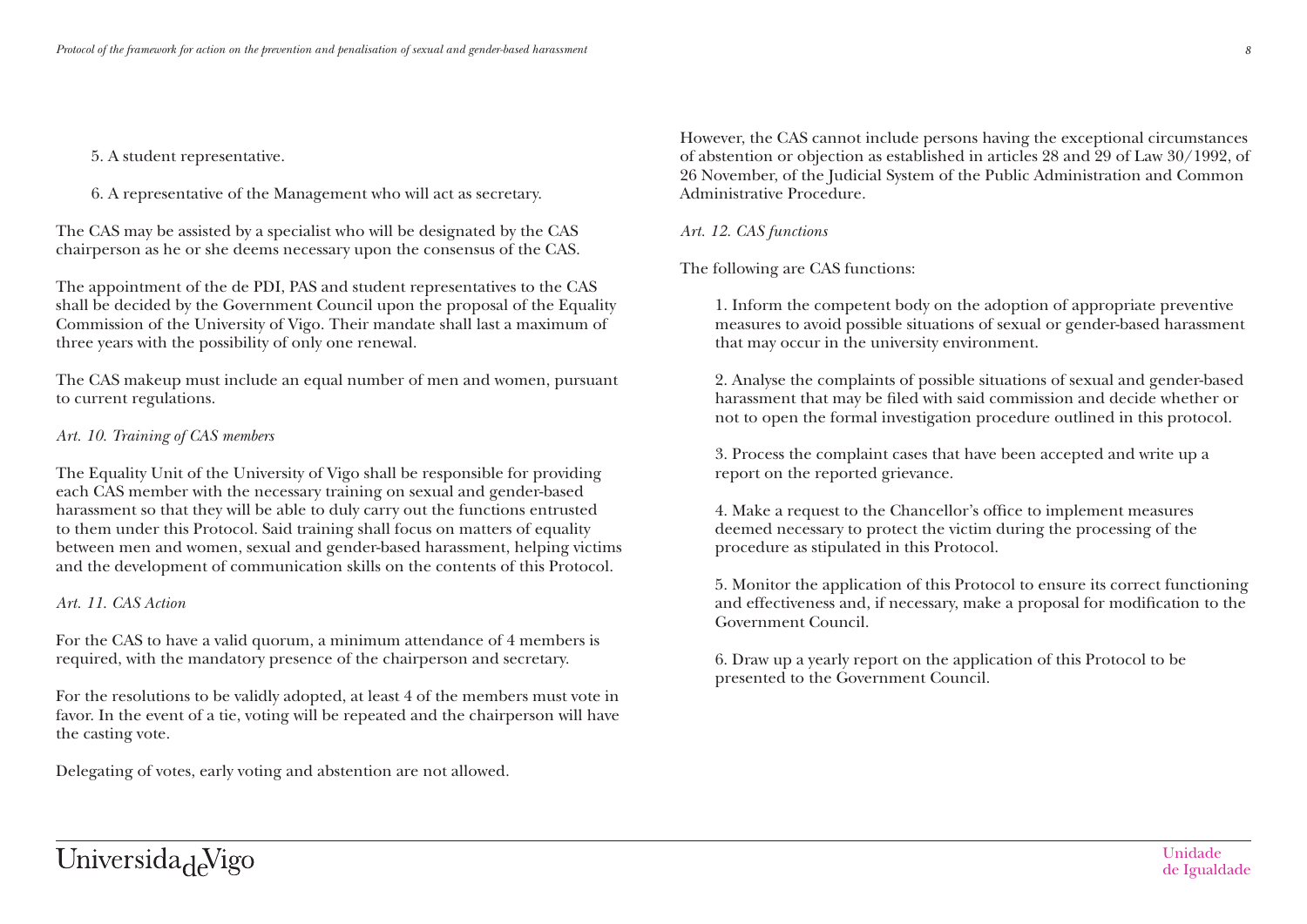## *Chapter IV: Procedure*

### *Art. 13. Procedure Principles and guarantees*

During the processing of the procedure outlined in this Protocol, the following principles and guarantees must be respected:

1. The dignity and privacy of the persons involved, as well as equal treatment must be guaranteed. All actions shall be carried out with respect for both complainant and accused.

2. All verbal or written information submitted during the procedure shall be treated with due reservation. And, in particular, the appropriate steps shall be taken to preserve the identity of the persons who are the alleged victim and harasser.

 3. All persons involved in the procedure are sworn to secrecy regarding all the information collected on the case and the actions taken.

4. The procedure shall be processed promptly, avoiding undue delays, from start to finish, so that it may be resolved in the shortest possible time frame.

5. During the procedure the persons involved in the situation of grievance shall be guaranteed the right to an interview where they will be able to make all the allegations as they see fit to defend their position.

6. The application of this Protocol shall not prevent the use of any judicial actions established by law.

7. The necessary steps will be taken to avoid any kind of retaliation against the persons who file a complaint to report a situation of sexual or genderbased harassment or who appear as witnesses at the procedure established by this Protocol.

### *Art. 14. Filing a complaint*

1. Any person included within this Protocol's scope of application who considers him or herself to be a victim of sexual or gender-based harassment, may file a grievance with the chair of the CAS.

2. A complaint may also be filed by a third party who is aware of the situation of harassment, including heads of centres or departments and workers' or students' representatives. In these cases the CAS chair will forward a copy of the complaint to the alleged victim so that he or she may ratify it, if appropriate.

3. The complaint, which in all cases must include the identification of the complainant, may be presented either in writing or verbally.

Written complaints must be presented at the registries of the University of Vigo by any of the means established in Law 30/1992, of 26 November, of the Judicial System of the Public Administration and Common Administrative Procedure.

For the purposes of ensuring the right to privacy of the persons affected, the form shown here as annex 1 to this Protocol along with the details of the events reported with the identification of the accused must be submitted in a sealed envelope accompanied by a request form as per the model shown in annex II addressed to the CAS chair.

If the complaint is filed verbally at the Equality Unit, a document will be drawn up and it must be signed by the complainant for the record.

4. The complaint must be presented within a period of 3 months from the date the incident took place. In cases of repeated acts of harassment over time, this period will be counted from the date the last harassment took place.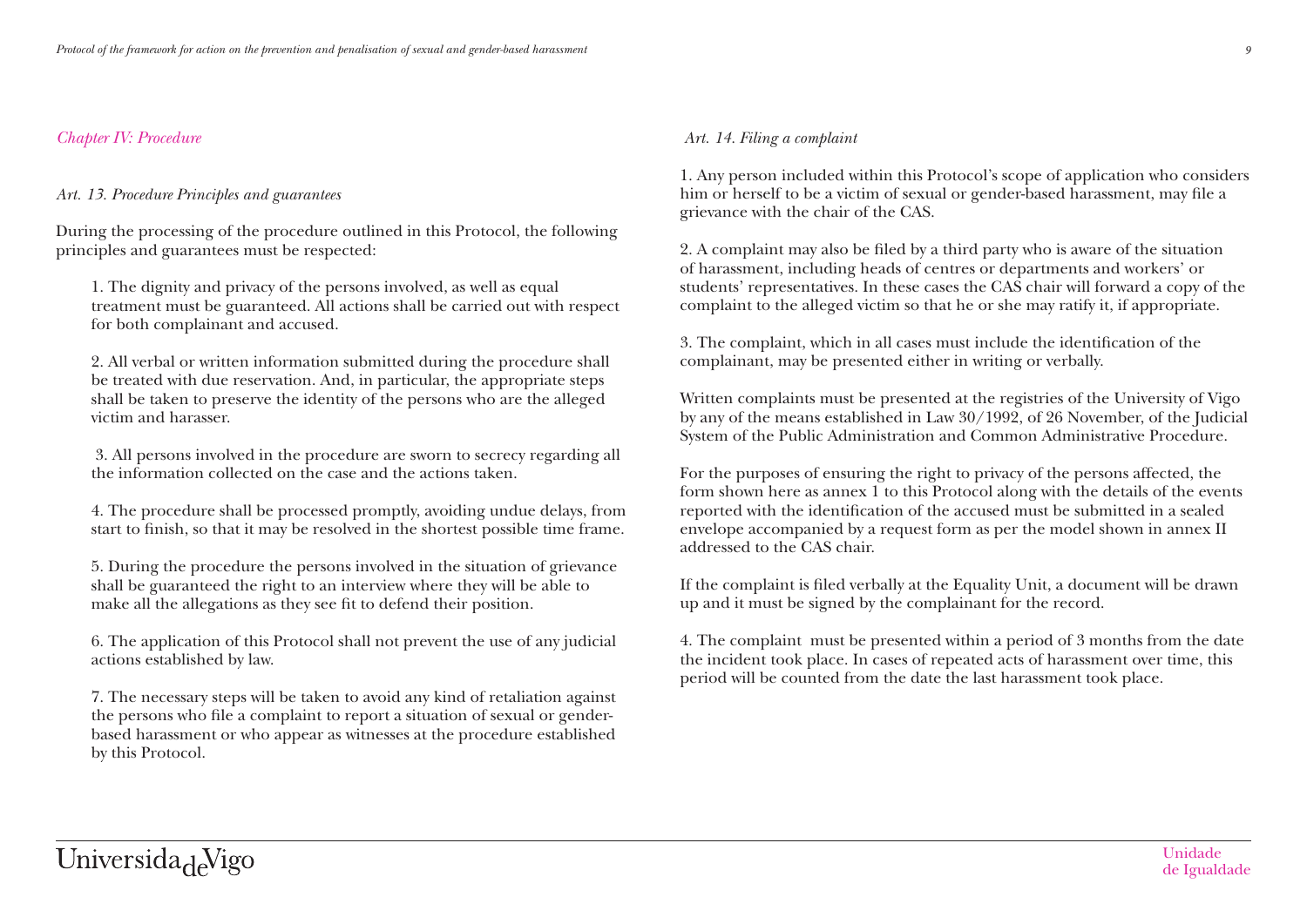#### *Art. 15. A person's duty to report harassment*

1. Any member of the university community has the duty to report to their supervisors, heads of centres or departments or to the CAS chairperson any situation of possible sexual or gender-based harassment that they may be aware of.

2. All academic or administrative officers of the University of Vigo shall be obliged to forward immediately any verbal or written complaints that they may receive regarding any situation of possible sexual or gender-based harassment to the CAS.

#### *Art. 16. Start of the procedure*

Once the CAS has received the complaint, all of the Commission's members will be summoned to convene within a period of five working days from the date of the reception of said complaint or, if deemed appropriate, from the date the alleged victim ratified the complaint.

During this first meeting the CAS will analyse the events reported and thereafter shall agree as follows:

1. To dismiss and not proceed with the complaint in the following cases:

a. When it is clear that the events reported or the persons involved are not included within this Protocol's scope of application.

b. When the complaint was presented by a third party and the alleged victim does not ratify it.

c. When the complaint was filed after the period established in article 14.

The decision not to proceed with the grievance must be grounded on reason and the person who reported the incident, in the case of a third party, and the victim must be notified in writing.

2. To process the complaint and start the procedure established in the following articles.

The acceptance of the complaint for processing shall be done writing and all persons involved shall be notified. The Chancellor's Office will also be informed of the start of the procedure for their information.

#### *Art. 17. Implementation of the procedure*

1. Once the complaint has been accepted for processing, the CAS must designate one of its members as the case investigator, who will be in charge of the procedure in the terms expressed in this article. For these purposes, the investigator will be assisted by the CAS secretary.

2. Whoever is responsible for the investigation must collect all the information that he or she deems appropriate and include all the testimonial evidence and documents that he or she considers necessary to be able to clarify the events reported.

3. In any case, the person who is in charge of the investigation will grant an interview to each of the parties involved in the alleged act of harassment. The parties may appear at said interview accompanied by another member of the university community, having given previous notice to the investigator, and they will be able to make the allegations they deem appropriate.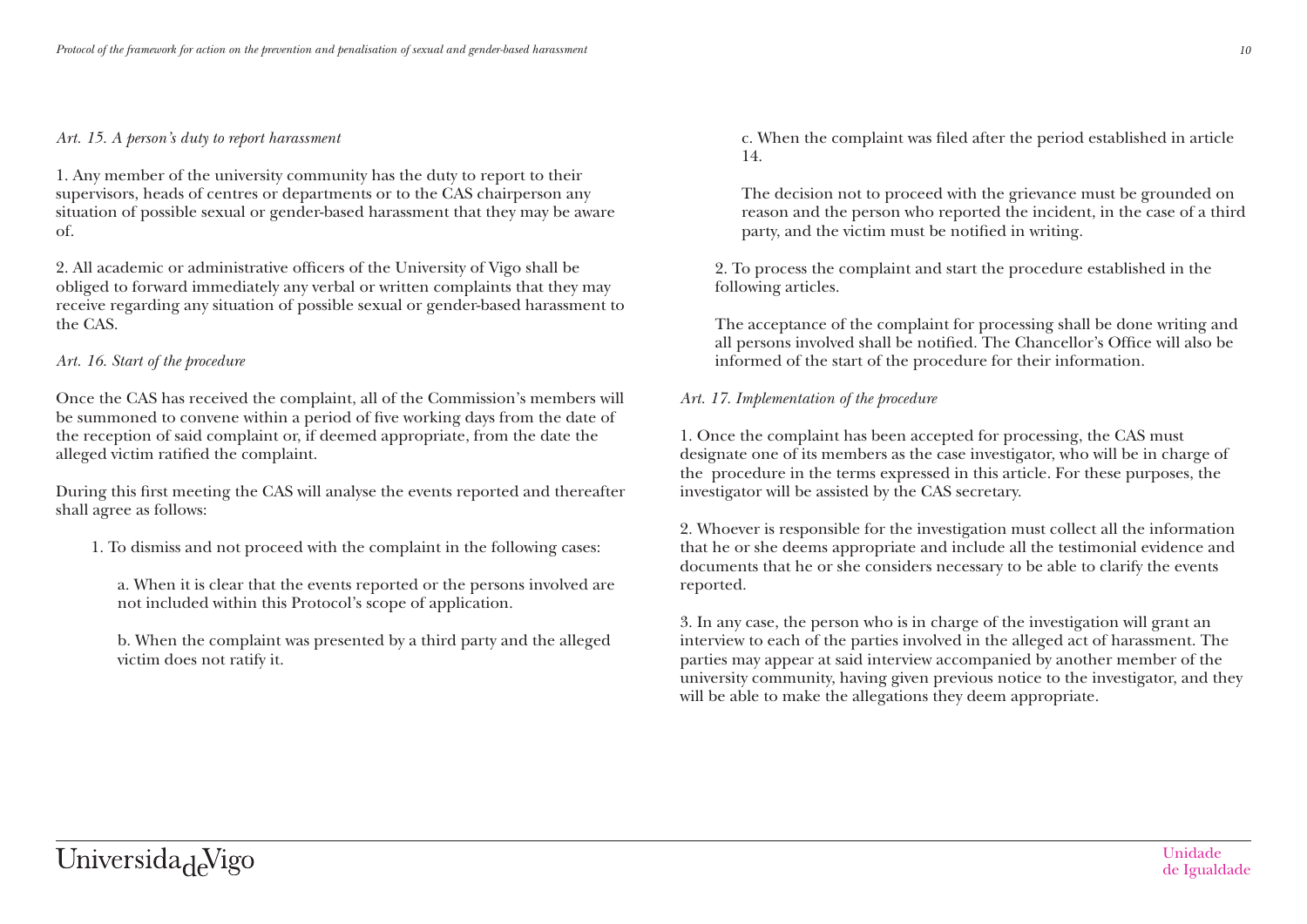4. If the investigator considers it necessary, he or she may ask the CAS to request the collaboration of the different University of Vigo services (Occupational Harzard Prevention Services, Psychopedagogy Unit, among others). As an exception, he or she may also request the intervention of a body outside the University.

5. All the actions aimed at clarifying the events must be carried out with due reservation, caution and with the utmost sensitivity and respect for the rights of the parties involved in said events.

6. The person in charge of the investigation will have 20 working days from the date the complaint was accepted to take all the actions as established under this provision.

7. After finishing the investigation, the person in charge will submit a detailed report to the CAS specifying the actions carried out and the results obtained.

### *Art. 18. Conclusion of the procedure*

1. Within 5 working days from the date the report was submitted by the investigator referred to in the previous article, the CAS must come to an agreement with reasons regarding the situation reported in the complaint, which must then be forwarded to the Chancellor's Office by the Chairperson.

2. In this agreement the CAS may propose the following:

a. A proposal to close the case of the actions started as per the following:

i. When there is not sufficient evidence of the occurrence of the situation reported.

If the CAS considers that there is proof that a false report was made and presented in manifest bad faith by the complainant, the Commission may decide to propose that the Chancellor's Office initiate disciplinary proceedings against said complainant.

ii. When the situation is not included in the scope of application of this Protocol.

In this case, if the CAS finds evidence that the acts committed may constitute another type of offence, it may decide to request that the Chancellor's Office open a confidential inquiry.

b. A proposal to initiate disciplinary proceedings against the accused when the actions carried out show sufficient evidence that acts constituting sexual or gender-based harassment were committed.

c. When the alleged harasser is a person included in section 5 of article 3 of this Protocol, it will be proposed that the Chancellor's Office submit to the employer of said person the report drawn up by the CAS on the situation reported in the complaint for the appropriate measures to be taken.

3. This report will be sent to the Chancellor's Office and to the persons directly involved in this procedure.

#### *Art. 19. Chancellor's Decision*

1. Within 5 working days from the reception of the CAS report with reasons, the Chancellor shall issue a decision, thus terminating the procedure and said decision shall be notified to the parties involved.

2. Appeals may be made against the Chancellor's decision as laid down by the rules in force.

#### *Art. 20. Protective measures for the victim*

From the date the complaint was accepted for processing by the CAS, in extremely grave circumstances that may cause harm to the victim, after previous consultation with its members, the CAS may propose that the Chancellor's Office provide protection, depending on the case, that may consist of moving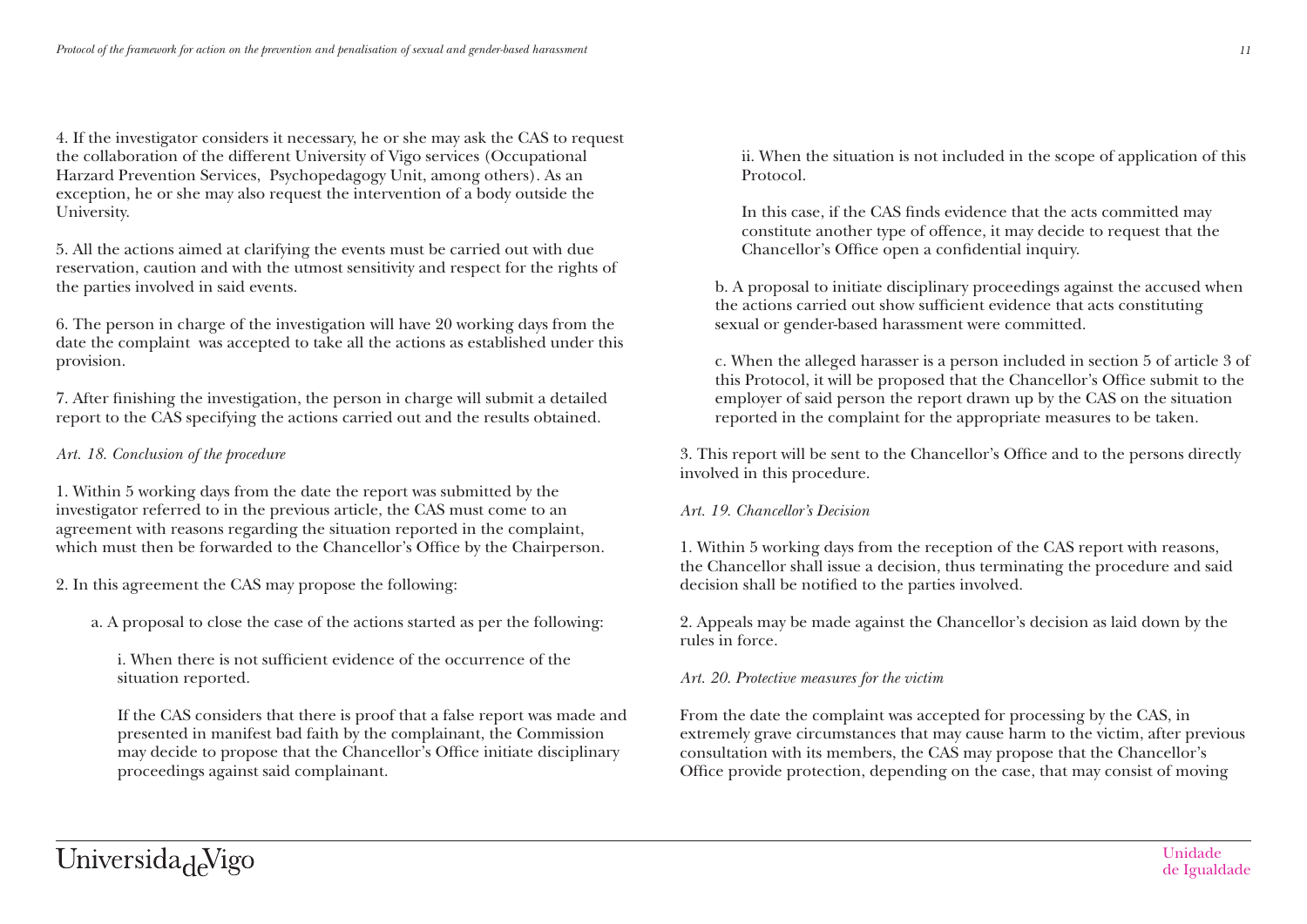the victim to a different administrative unit, service, department, shift, centre or campus, accordingly. In all cases, the victim must give his or her consent to be protected from harassment.

#### *Art. 21. Obligations of Confidentiality*

1. All information related to sexual and gender-based harassment grievances will be treated confidentially, respecting, in all cases, the right to privacy and dignity of the persons involved.

2. Any person involved in any of the actions outlined in this Protocol shall be bound by obligations of confidentiality.

#### *Art. 22. Obligation to collaborate with the CAS*

All persons, companies or institutions included within this Protocol's scope of application are bound to collaborate with the CAS in the investigation of situations of sexual and gender-based harassment.

#### *Art. 23. Closure of the Case before the CAS*

The start of a judicial procedure on the events filed in a complaint and presented to the CAS will determine the closure of the actions started pursuant to this Protocol.

#### *Art. 24. Follow-up to the application of this Protocol*

1. The CAS shall monitor the application of this Protocol in order to analyse its effectiveness in the prevention, detection and eradication of situations of sexual and gender-based harassment at the University of Vigo.

2. The CAS must draw up a yearly report on the application of this Protocol and present it to the Government Council. Moreover, said commission may propose to modify this Protocol, if it were to find any shortcomings therein when addressing situations of sexual and gender-based harassment.

#### *Final provision*

This protocol shall enter into effect the day after it has been passed by the Government Council of the University of Vigo.